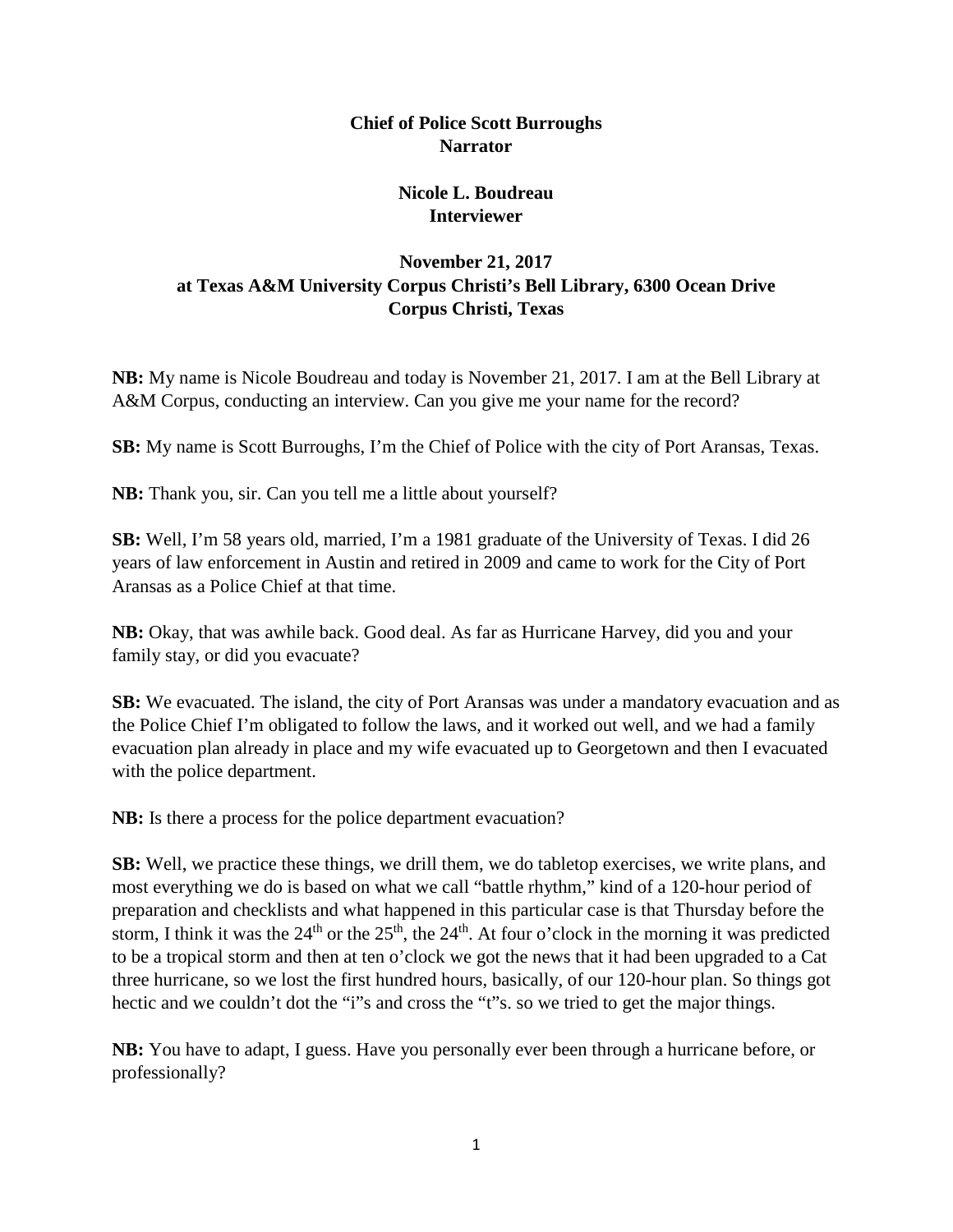**SB:** Not through the actual hurricane, in 2005 I led a group of about thirty deputies, the Travis County Sheriff's office. We went into Cameron Parish, Louisiana on the heels of Hurricane Rita and we were, about twenty to thirty hours after landfall, we arrived in town so we were right on the heels of it, so I had some experience with dealing with that. I've worked other natural disasters, we worked ice storms and floods and tornadoes and those type of events up there, but nothing to this extent.

**NB:** Yeah, we don't get ice storms here, so one less thing to worry about, right? You told me about police mandatory evacuation procedures; were there any hiccups with the city of Port Aransas evacuating?

**SB:** As far as the civilians went, we couldn't have drawn it up any better, and I think one of the reasons for our success is that we do a lot of preplanning, we have annual meetings with the citizens, we do a town hall every year dealing specifically with hurricane preparations. I write a weekly column for the local newspaper and I emphasize a lot of, during the hurricane season and leading up to it, a lot of dos and don'ts and kind of lay out plans and try to give people food for thought on how to deal with it, so we didn't really go into this cold and even though we hadn't had a hurricane in Port Aransas since 1970…

## **NB:** Celia, yeah.

**SB:** Yeah, it went very well. I think part of it was the fact that Port Aransas was the only area that was under a mandatory evacuation, so we didn't have the traffic issues that we would've had if North Padre or the city of Corpus had, but the judges or the mayor issued the order about noon on Thursday and he had asked that everybody be out of town by nine o'clock and by nine o'clock I would say well over seventy percent of our population had evacuated, and we didn't have any other traffic issues. One of the things that we planned for in the event of emergency evacuation was or is, because we are a tourist destination and for a lot of second homes there, is a big influx of traffic coming from San Antonio and Austin and Houston for people to come pick up their boats and RVs, but because we were such a compressed timeline nobody had time to prepare for it and we didn't have that influx that we expected.

**NB:** All that lost time, oh my goodness.

**SB:** Yeah, so it was a curse and a blessing both.

**NB:** Yeah, I mean it's good to get out but, that damage. I understand. Boats are expensive! The level of damage after the hurricane: how would you describe it?

**SB:** I don't know how to put it into words. I've been a police officer for going on thirty-five years. I've seen a lot of traumatic events, I've been following the heels hours after tornadoes and with major floods and the previous hurricane experience in Cameron, but none of that prepared me for what we came into and it was almost surreal as we came into town, and I think that the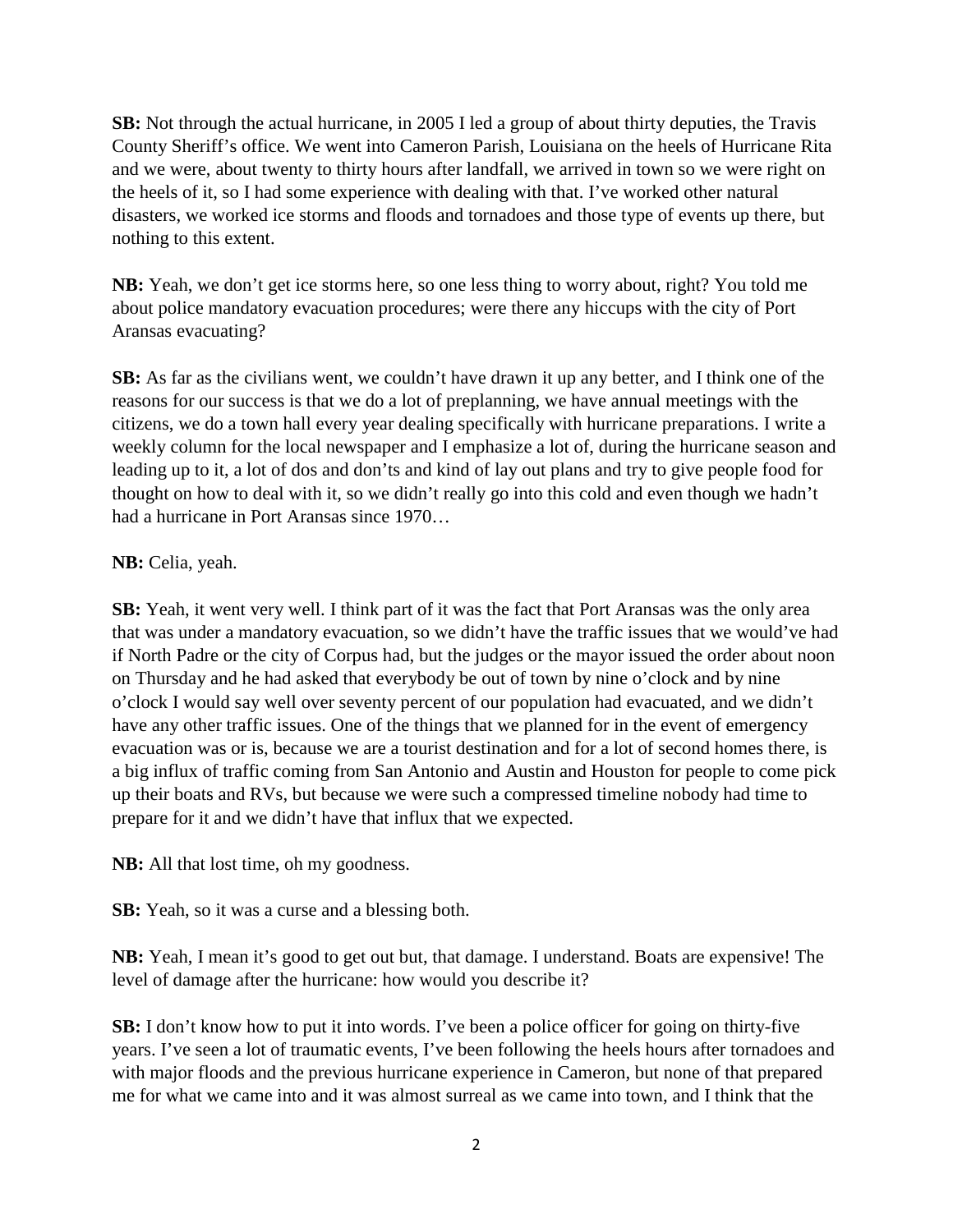human body kind of has a self-defense mechanism. I remember coming into town and thinking "Well, this isn't as bad as I thought it was going to be," initially, and I think I was kind of prepared for where everything was levelled out and as I go through town most of the buildings were still standing, there were a lot of downed power lines, water was still, particularly on some of the finger streets, the side streets, water was still three or four feet deep in some areas. The mobile homes and stuff were on their side, but for the most part it didn't look all that bad, but every time I'd go through town it kept getting worse and worse and worse. It's not that anything *happened* after the initial, I just didn't see it the first time. Like the Holiday Inn, I think I drove by the Holiday Inn three times or four times before I realized the whole north side of the building was gone. I thought the first time I went there, "at least we've got a place for responders to come to," because the hotel is standing, and it wasn't. Some of the damage, some things were occurring even after we got there because, you know, we're on a sandbar, we're on an island that was saturated, and I went into one subdivision, Island Morning subdivision, and the water was about two and a half or three feet deep at the time that we were going back in and doing some of the initial search and rescue operations. We got in just fine and as we were coming out, the road that we had come in was blocked with a palm tree that had fallen after we had gone in, so there were still some trees coming down and some damage that was occurring afterwards. I don't think you can put it into words, unless you experienced it yourself; even the pictures don't do it justice, I mean, I've got a photograph of a roof shingle that stuck into the concrete wall of the police station. There's trees that are twisted or broken off halfway up, there are buildings where you'd think tornadoes had come through where the first floors were intact, and this in the flood area, where the first floors were intact and the second floors are missing, completely taken off. We had fifty-something boats that were sunk in the harbor, there were boats scattered on the highway in neighborhoods and in front yards, and I'm not talking little John boats, I'm talking thirty- and forty-foot Bay boats that are tossed around like cord wood, so it's hard to put into words. I know there's good documentation, a lot of photographs and videotape and our officers, one of the last things we did before we evacuated is, our vehicles are all equipped with the dash cameras and we had our officers go down every street in town immediately after and then as we came back in we sent a couple of them to go and try to get where they could get, there were a lot of areas we couldn't get into, but the areas they could, so we have some documentation, we did some drone flights and over flights within about twenty-four hours so there's some good video out there, but it doesn't reflect like being there in person.

**NB:** Right, nothing will do it justice, understandable. The police department…how did you respond to damages, people affected? Were y'all out there in the field directly after?

**SB:** Yeah, we evacuated to the mall and rode the storm out. The eye passed around three-thirty, four o'clock, and I lived in the city of Port Aransas and I got a couple officers that live in there, so we put together two-man cars, myself and the lieutenant in the lead car and then two officers that live in the city of Port Aransas to kind of go do a scouting mission about four o'clock in the morning. We came out, it was still hurricane conditions as we came out and we went down S.P.I.D. and was pleasantly surprised that there were still lights on, on North Padre and, you know, once we crossed the J.F.K. causeway we started seeing some damage, and on the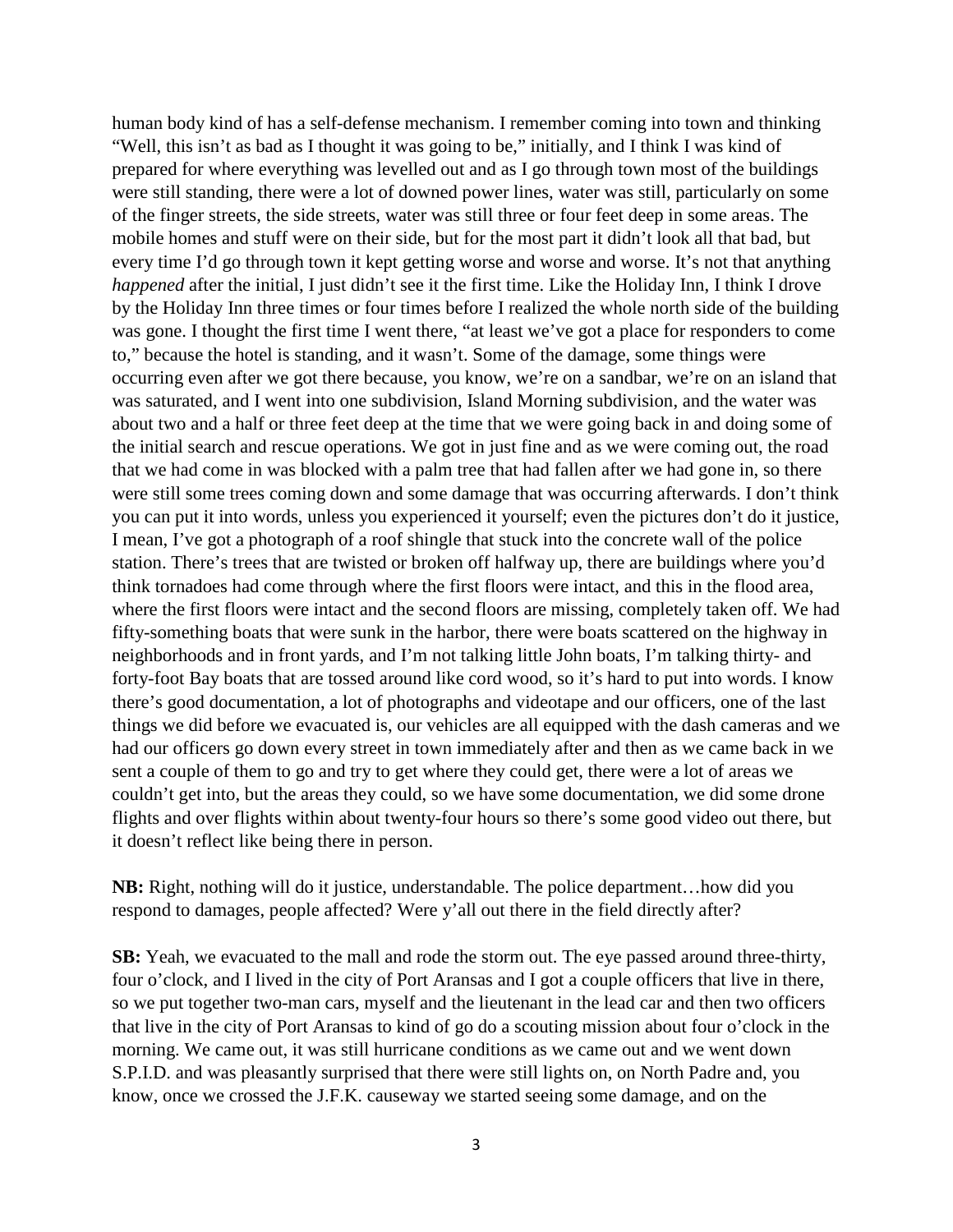causeway itself there were some seaweed up in the rails and stuff, most of the lights were still on, there were no light poles lying across the highway or anything that we were kind of prepared for, and as we got up to the island road Highway 361, a convenience store on the corner was pretty heavily damaged but it was mostly the gas awnings and the signs out front, the building itself appeared to be intact and there were scattered lights on in North Padre so we thought, we felt pretty good about it. We turned onto 361 and started heading from S.P.I.D. towards Port Aransas, sort of going north, and the water on the road, once we crossed Packery Channel, the water on the road was probably two to three feet deep and the rain was still blowing at us horizontal, it was heavy rain but it was behind us, so we weren't having the rain pound the windshield, it was coming from the back of the vehicles. There had been a lot of road work that had recently been completed and so there were reflectors on the highway, on the center stripe, so we have spotlights on our police cars and we used those spotlights, we shined them down through the water onto those reflectors and we followed those reflectors down the highway because we couldn't see the road because it was dark and rainy, and our biggest concern was the road being washed out from under us. The first building we passed was about where the Island of the Son Methodist Church, and the roof was off of that building, and that was the first major damage we had seen and as we had gotten just north of the Island of the Son, then we started finding power poles that were down on the side of the road. There were a lot of, kind of the weirder things that stick out in your mind, there were a lot of pelicans that were on the side of the road that apparently had been blinded by the driving salt water and they were, they looked like they were drunk, they were in shock and just kind of staggering around, and when I say a lot, I'm talking *hundreds* on both sides of the road. We continued to follow those reflectors into Port Aransas and we got up to about where the Mayan Princess condominiums are, probably three or four miles off of S.P.I.D. and we encountered a debris field across the roadway. Being a beach community, all of our police cars are four-wheel drive, and the debris field wasn't very high, it was maybe two or three feet high, and we thought we could get up over the top of it if we needed to, but we didn't know what was underneath it. We didn't know if there was a road underneath it or not, or if it had been washed out, and we made the decision to turn around; we didn't have radio communications at that point, we didn't have phone communications, so we decided to turn around and call for some heavy equipment to come move the debris. What set us back a couple of hours on our response, because we had to get some front-end loaders in there, and that gave us time to go back to the mall and gather our troops and get all of our vehicles packed up and get them in there, so we met back on the highway and the front-end loaders, they pushed that debris field out. After that, we were able to get into town, into Port A unimpeded, and the further north we got, the more damage we saw, you know, with the condos and things along the road, and then we hit Port Aransas and the first condos there were La Mirages, kind of on the far south end of town and they were intact, and we went into town and there's Gulf Waters RV park, and the park was heavily damaged but it was still intact, so we're thinking "this is bad, but maybe not as bad as it could be." The we got to Pioneer, and Pioneer was one hundred percent lost. Every trailer that was behind was rolled over and upside down, and we broke off, we had two-officer elements, two officers per vehicle, and we broke off two vehicles there and had them go do search and rescue operations into Pioneer, and the rest of us went into town. I live right off of access road 1A, so I took a detour to go check my property as the rest of the troops went into, our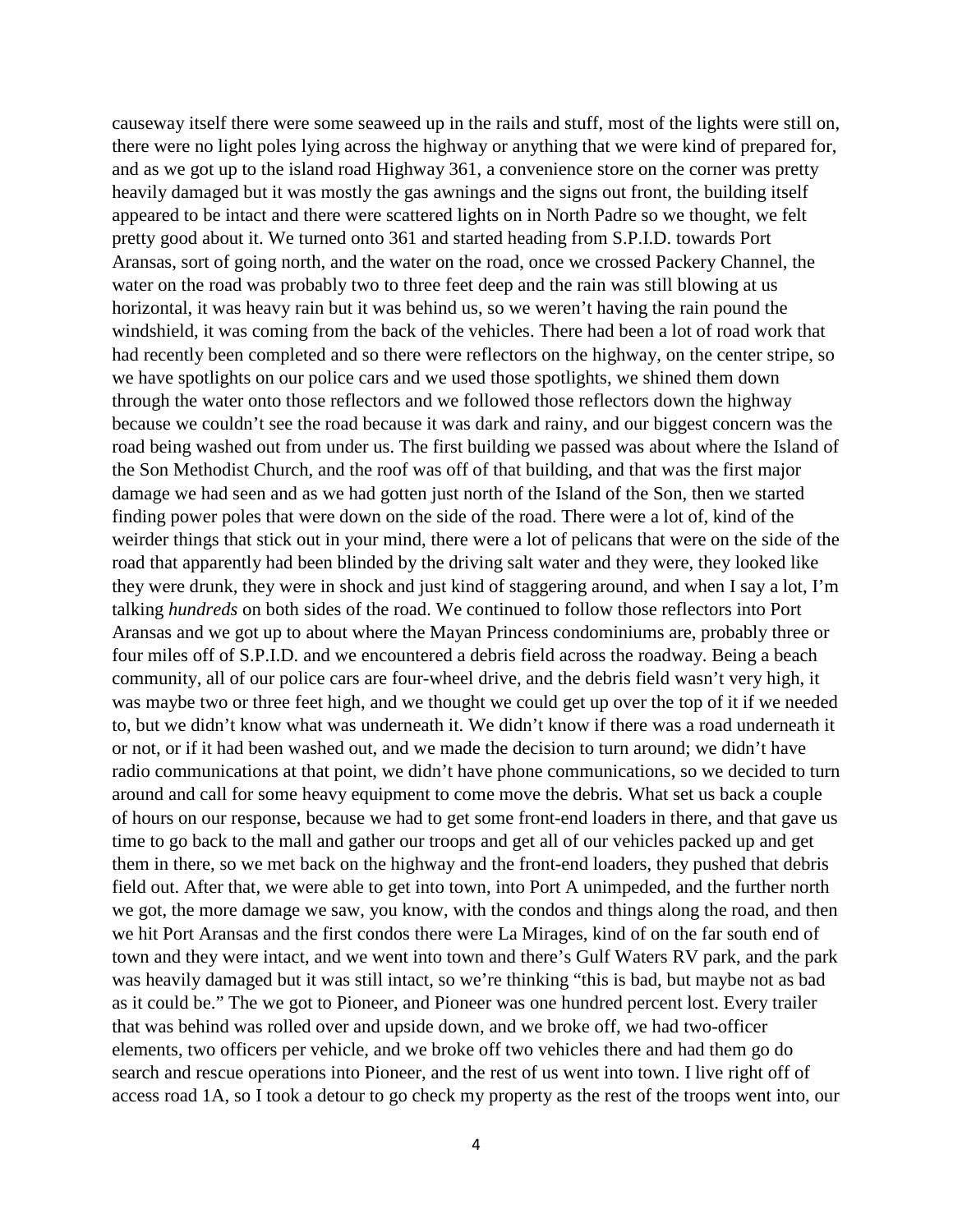rallying point was at the City Hall community center, our civic center there on Avenue A, so I took a quick detour and checked on my personal property, then we met up with everybody at the City Hall and as we were getting there we were starting to get support elements coming from Task Force One, which is the National Guard search and rescue unit and they have heavy amphibious trucks and a lot of support from highway patrol, from DPS, and we laid out some maps of the city and gridded it out for search and rescue operations, and we spent the rest of the day Saturday doing search and rescue. Fortunately, we didn't find any fatalities. We did evacuate about forty people that stayed behind that we encountered along the way that we brought back and arranged for evacuation, but knock on wood, we were fortunate we didn't come across any fatalities that first day.

**NB:** With that level of damage, that's great. As far as housing and supplies for all of the residents that were displaced, what were the procedures for that? Was that something the PD was involved in?

**SB:** We were, I mean, everybody's involved with everything, and part of being in a small town is everybody kind of steps up and helps their neighbors. One of the reasons we were successful in such a speedy recovery is that everybody did what they were supposed to do, and then a little bit more. One of the big issues we ran into was donations and people wanting to bring things in; there's not a building in Port Aransas that's not affected by the hurricane, and there's a small percentage that were slightly affected, but most of them are heavily damaged. We just didn't have any place to *put* supplies, and people kept wanting to donate clothing and bedding and things for the kids, and we didn't have any place to put it, so we set up a distribution center at the city park, and we limited donations to water, basically water, tarps, and then the third or fourth day once we started letting outsiders come into town, there were a number of groups that came in and set up kind of makeshift kitchens in the parking lots and some of the other places around town and fed a lot of people, but we didn't do any, the city didn't get involved in donation management, other than life necessity needs, at all just because there wasn't any place to store it and we didn't have the resources to distribute it, but there were some churches and some other groups that came in from the outside that helped a lot with that.

**NB:** That's great. It's nice to see everyone come together in places like that. Were there any specific groups, organizations, people that helped with recovery, assisting families in need?

**SB:** There were a lot of different groups there. As far as on the national level, the Salvation Army was good about feeding people and bringing us supplies. I hate to, well, I don't hate to, but I was real disappointed in the response of the Red Cross. Every time there is a major crisis, they solicit funds and donations and go on this nationwide campaign, "we're going to be there to help," and they weren't. They had a real small group of people that set up a food trailer and they had a couple manning some small trucks eventually, you know, weeks down there, but one of the biggest disappointments was they came in and they broadcast loudly and broadly that they were going to give a \$400 stipend to the residents there to help them get reestablished after the hurricane, and then they had, not entirely their fault, but their computer system was kind of a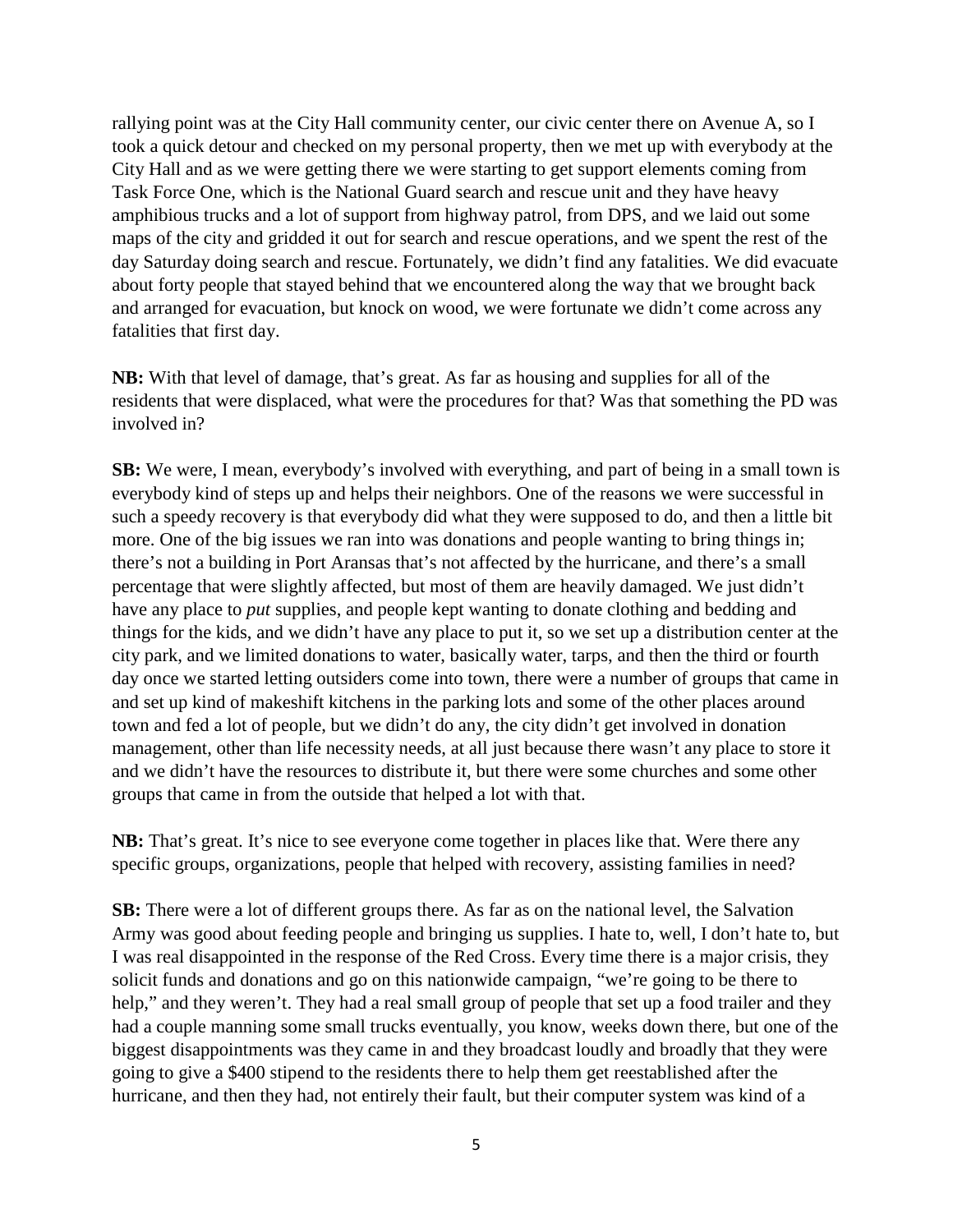beta test one, and it got overwhelmed the first day, not from people from Port Aransas, but people from Michigan and Ohio and New York and California that were trying to scam the system, and then the people of Port Aransas, out of the thousands of homes that were damaged there, their rejection rate…their system wasn't set up to deal with, like a mobile home park that has a single street address, and so the first person that applied got accepted, and then everybody else that lived in that mobile home park, it said it was a duplicate address, and they brought a level of hope and then they shot people down, or weren't able to deliver, and it hurt peoples' feelings. So that was disappointing; it would've been fine if they'd just showed up and done it, but they advertise it so much and got everybody's hopes up. We had several big churches that came from the Austin area, from San Antonio, from Houston, actually from all over the country, We had people showing up and volunteer time on a professional level, the Jourdanton Police Department out of San Antonio sent down officers to help us out, the Hays County Sheriff's office from the Austin area sent a bunch of officers in, the Atacosa County Sheriff's office sent in a small contingency but they're a small department, so they sent in, and we had help from a number of volunteer fire departments from Alice and professional departments from Fort Worth and Corpus Christi and of course the local, the Corpus Christi Police Department was real helpful, the highway patrol state police were real helpful with the initial responses also.

**NB:** Well, that's great. Sorry about the Red Cross, that's disappointing, but people need to know. Did you or anybody you know witness anything that stood out or seemed to be inspiring or specifically kind?

**SB:** Yeah, the amount of support, just as the community coming together as a whole was amazing. You know, having been a responder to other disasters, it's much different when it affects you personally. You can always separate the professional and personal when you're going in to Cameron Parish or Bastrop, Texas where we would go in and do a job. I didn't know everybody that was affected, but everybody I knew was affected, so the first weeks, lots of tears, lots of hugs, and trying to keep that emotional separation from the professional obligations was a challenge. On the individual level I can think, there's a subdivision called Channel Vista on the backside of the island, it's kind of where most of the locals live, and there was a retired military veteran there, he was probably seventy-five, eighty-five years old, and the whole subdivision came together and helped him out, and throughout town there were similar situations where people initially went to assess the damage to their own houses and they'd do what they can at their house, and when there was nothing more they could do they went to help their neighbors, so the two of them would get that neighbor's house squared away and then the four of them would go someplace else, and the response grew exponentially before the people that didn't live in town started showing up. It was just a real positive experience. You know, we had a few knuckleheads we had to deal with, it's always that way, that's why cops stay employed, but for the most part, you know, the people that live in Port Aransas were cooperative and helpful for the law enforcement response, they kind of policed their own neighborhoods. We didn't have phone or radio communications and so we stationed police cars in as many subdivisions as we could and asked people if they needed police response, to find a cop, and they let them call in because we could do car-to-car radio, but if they dial 911 nothing would happen, so they had to do that. Just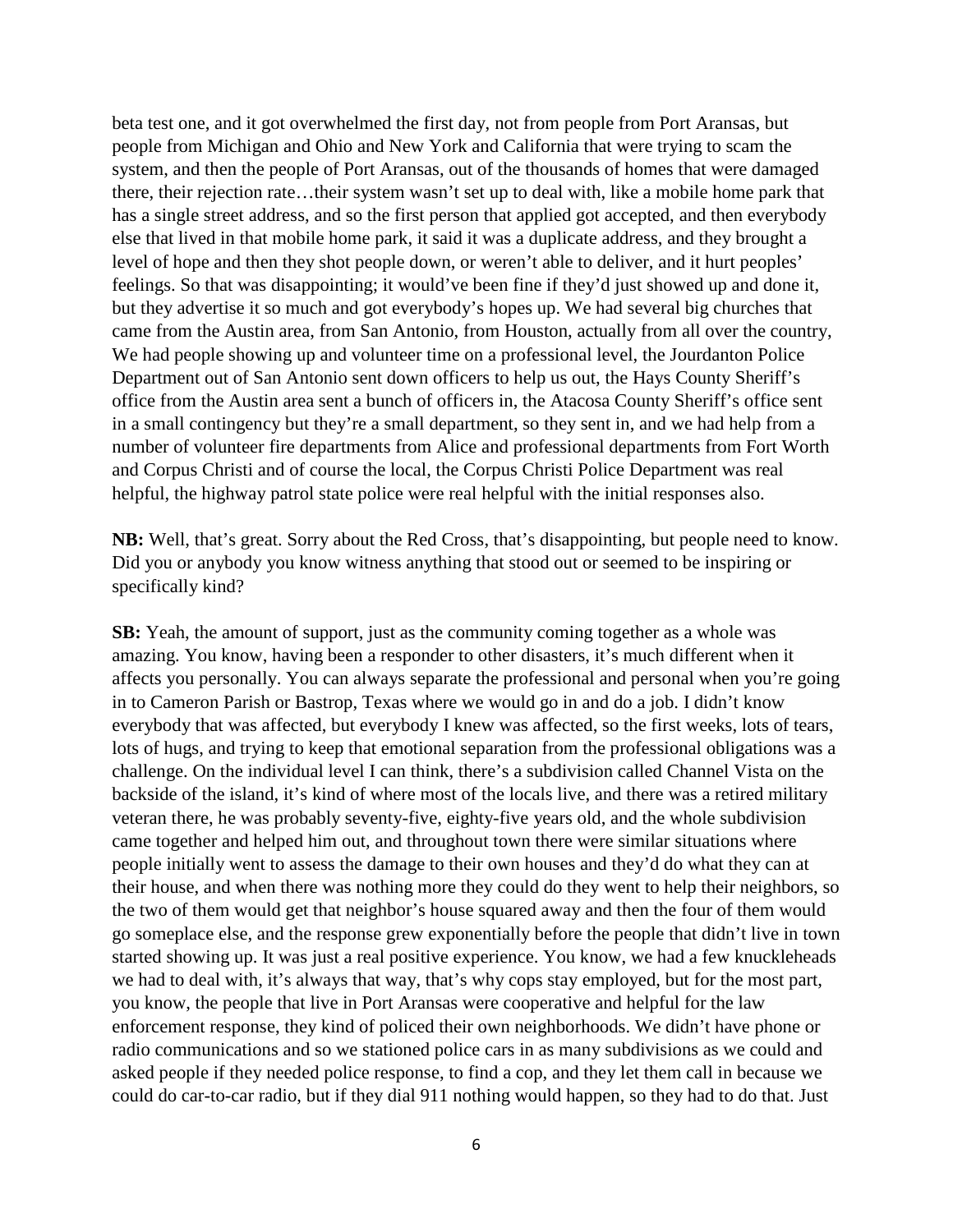the outpouring…just yesterday, the police department from the Converse Judson I.S.D., the Judson police chief was down here and brought Thanksgiving baskets for all of our cops, so just little things. They bought boots for our guys because the first day or two we were sludging through sludge and mud and broken boards and broken nails, and our boots were all strutted and just nasty, and there's no water to clean them up with, and the Jourdanton police department brought down boots for everybody, and I've got one officer that wears a 16EEE, so it wasn't like they could walk over to Wal-Mart and buy a bunch of boots and help people out. [laughs] So it was real helpful. The local doctor came over and set up a free clinic over at the civic center where we were housed and anybody that needed anything, they came in and there was no insurance, you've got an insurance card, no co-pays, it was just "what do you need?" I think between them and EMS, they did probably 1,500 or more tetanus shots for people in town, so as far as the man helping man, the humanist side of it, you couldn't ask for a better experience.

**NB:** Fantastic, the answer I was hoping for! Good! As far as recovering, how far along would you say, I mean, it's been almost three months…

**SB:** It's hard to say. I keep thinking that the formal recovery operation where we're actually in a recovery mode, where we're thinking about recovery and stuff, we're probably another six or eight months in that, but we're three to five years away from the city being built back to like it was. My wife always says that the hurricane continues to revel itself, that we find things now that we didn't see months ago, and people are finally having their houses demoed, they've got the sheet rock out, they've got the roofs off, they're getting down to it and finding structural damage that they didn't know existed, some of the older homes because of current codes, if they rebuild the houses, if there's more than fifty-one percent that has to be rebuilt, then they have to be built to current codes. There are people that don't have adequate insurance to do that. We're finding people that were cheating the system a little bit over the years, like the house belonged to their grandparents, and their grandparents had an "Over 65" exemption and when the house got passed down they never changed the tax exemption back, so they're trying to collect insurance and the insurance company is saying "it's in your grandparents' name, we need them to sign off," "Well, they've been dead for twenty years," "Yeah, so how do we get this done?" "Get the house changed over in your name." To do that, they're going to have to go back and pay twenty years of back taxes that they didn't pay, so we're losing people that may want to be there but can't afford to be there. We have restaurants that are trying to open and there's no work force, so the owners are cooking and busing tables, and there's a lot of little things that you don't think about. The city's trying to put together a program to help people whose homes need to be demolished, but they can't afford to demolish them, and trying to get that, a lot of out debris removal is being partially , ninety percent funded by FEMA, but we need to get permission from them to say "hey, is it okay with y'all if the city comes in and bulldozes these houses and pushes the debris and y'all haul the debris off, and trying to jump through those bureaucratic hoops because technically we're not supposed to, the government's not supposed to be involved in these type of operations. I think it'll work out, but it just takes timer. We have thirty-five people waiting that we know of so far that are waiting to have their houses demolished, and before they can even start there's hang-ups with insurance, there's hang-ups with the banks. Personally, we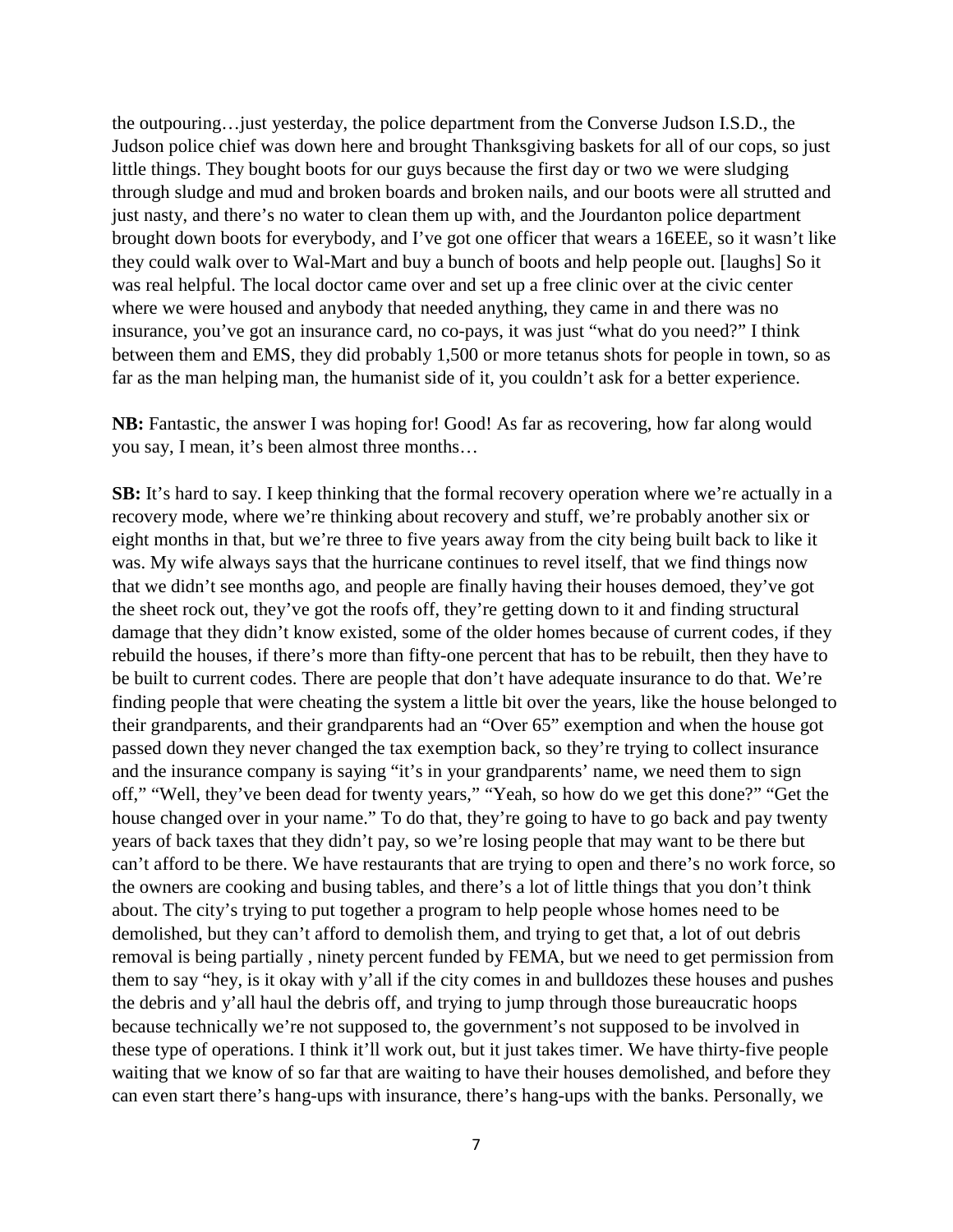received an initial insurance check on October 15<sup>th</sup>, and our house is mortgaged, we have to pay our monthly fees, and so we have to endorse the check to the mortgage company, the lienholder is also on the check. They didn't release the check for thirty days after, so we have thirty days where we have contractors lined up and we can't do anything because the mortgage company's sitting on the check while the insurance company's paid off, so there's a lot of little hiccups. The first week we got back we thought our house was intact, and then the floor started bubbling and we started seeing the tape from the sheetrock sort of peeling and stuff, and no we're down to studs. That's happening we think we got it all, and then something else happens, and so it's going to be a long process. I worry that the Port Aransas is going to change, it's always been this sort of eclectic, old hippy place, you know, laid-back lifestyle, and we know that the culture has been changing for the last several years, there's big money coming in, Cinnamon Shores and Palmilla, and some of these places, but I think this is just going to open the floodgates and it's going to be a lot more like Key West than Port Aransas in five or ten years because the opportunities there, the Texas economy's strong, investments are here, we've been discovered, people know about us, and I think that funky Port Aransas chic is going to give way to more of a Key West lifestyle. But there'll always be pockets, and it's not the architecture that makes our town, it's the people. As long as we can hang on to that, even if it's not the same people but at least the same attitude, then we'll be okay

**NB:** Y'all are doing a good job of hanging onto that attitude.

**SB:** Well, we're trying! Like I said, it's going to be a long process.

**NB:** It's getting there, and that's good. Was there anything else that you wanted to add?

**SB:** I appreciate y'all documenting this, I think this is a historical event and we haven't lost perspective of that and good Lord willing I'll continue to be the police chief there for the next several years, so if you got students or people that are doing research and want some more in depth or want to come and visit with me, we've always got a pot of coffee on and we're pretty easy to find, and come on over and we'll sit down and go through details or answer any unanswered questions that we can. [laughs]

**NB:** Absolutely. I mean, when it's in the news, it fades after a few weeks and people seem to just forget about it, but y'all haven't, so it does need to be documented.

**SB:** The Judson police chief was teasing me yesterday when she came in because when the storm first hit we were just overwhelmed with everybody in town or in the state wanting to come and help, and I told her, because she volunteered early on and we already had quite a few responses there, and I said we're okay right now, but in three or four months when we're not on the headlines and people get on with their lives, then we're just going to be old news, that's when we're going to need the help. She remembered that and she checks in about every three of four weeks, and I've got other police chiefs from around the state that I've told that to and they've